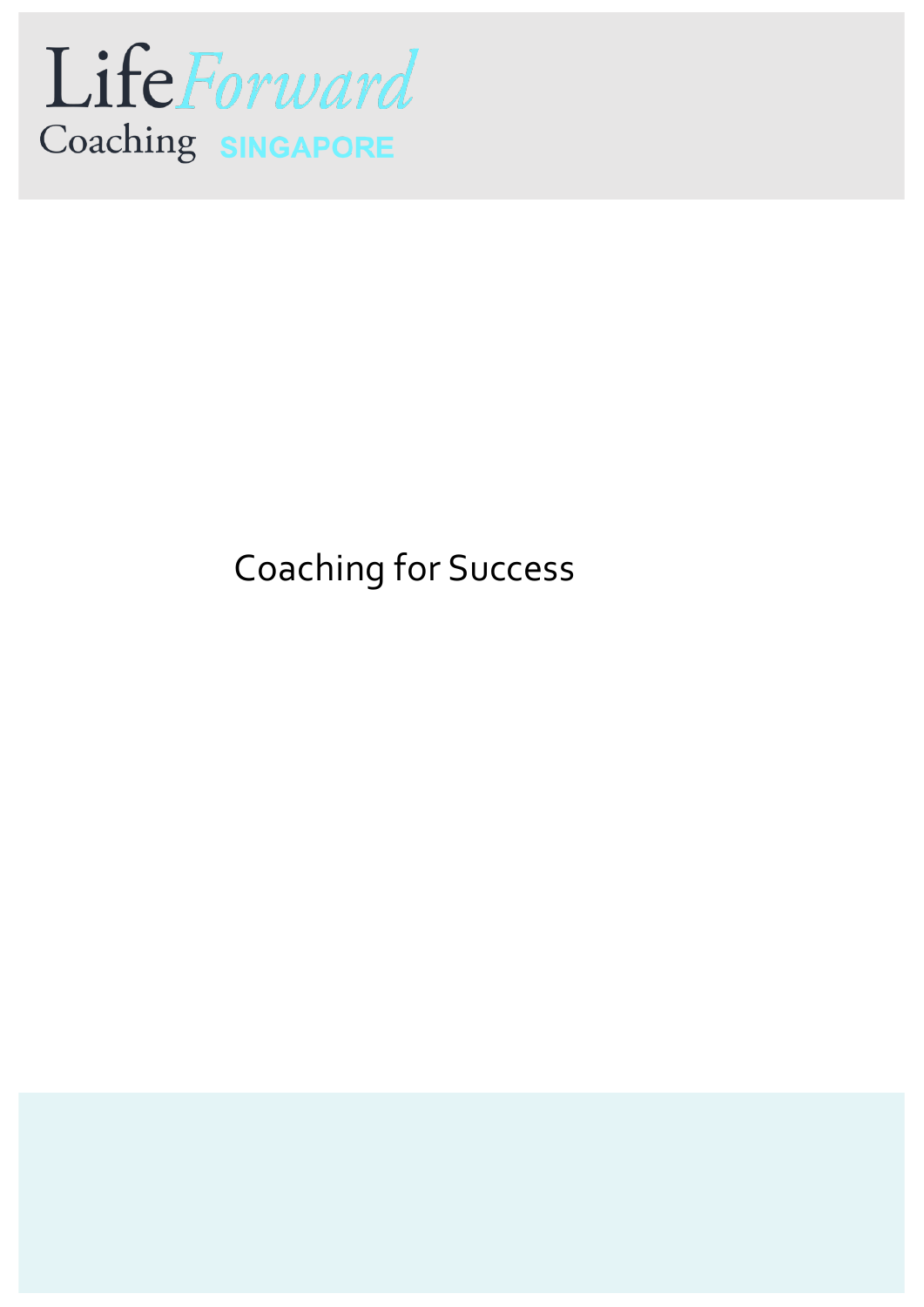

## **Content**

|  |  | <b>Coaching for Success</b> |
|--|--|-----------------------------|
|  |  |                             |

| 1.                                              | Overview                | 3 |
|-------------------------------------------------|-------------------------|---|
|                                                 | 2. The Coaching Process | 4 |
| $\mathsf{R}$                                    | About Us                | 5 |
|                                                 | 4. Contact Us           | 6 |
| Appendix – How Coaching Works – An Illustration |                         |   |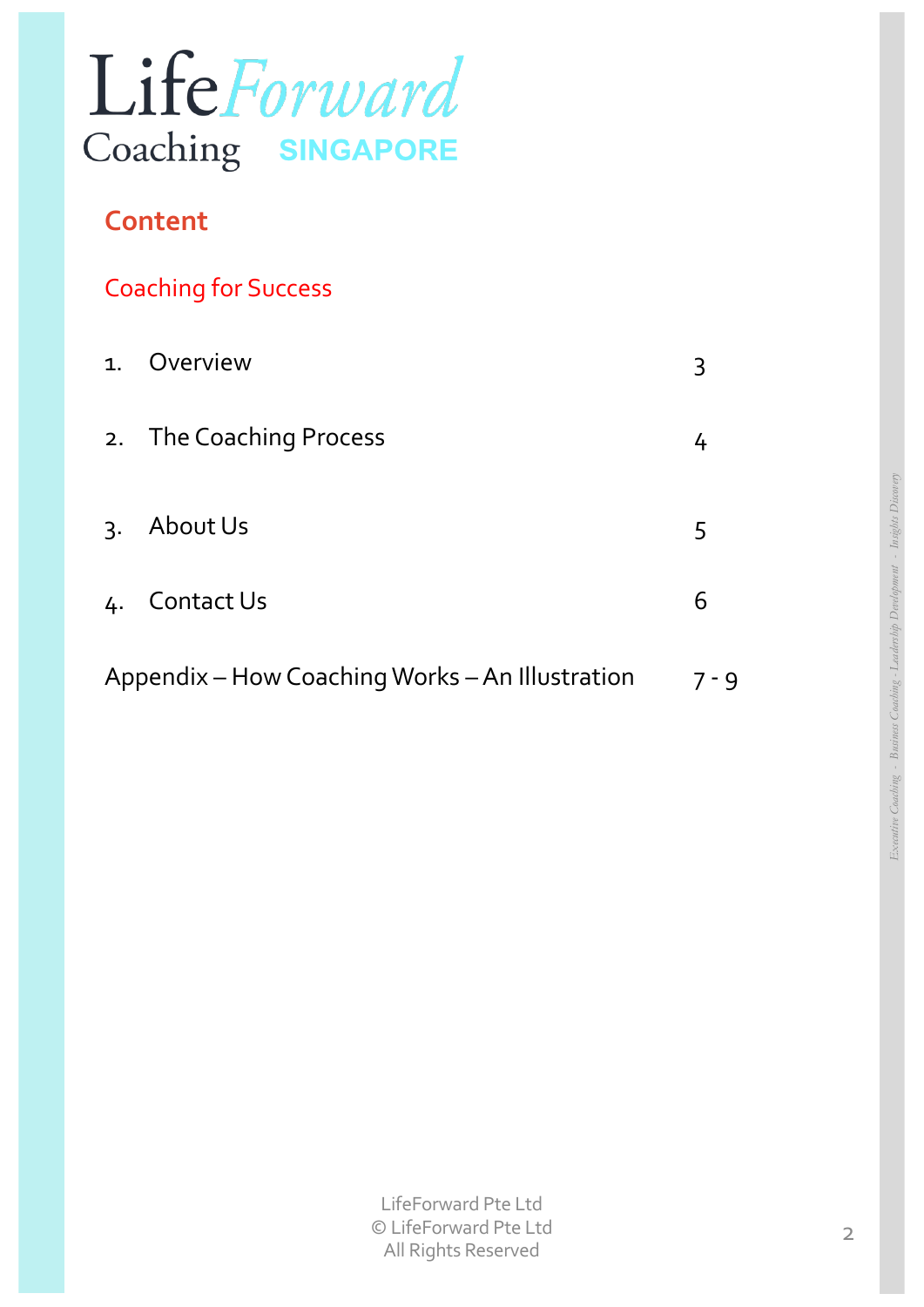

## **Coaching for Success**

#### Overview

At LifeForward we bring a coaching mindset to everything we do.

Our passion is to enable clients to achieve their goals through, motivation, clarity of purpose and a clear direction.

### *We believe mental and physical health go hand in hand*

Working with a coach improves mental attitude and selfawareness, making goals achievable. Physical health improves our ability to motivate ourselves and stay focused.

#### *We bring an unconditional positive regard to our client relationships*

Unconditional, because we are not limited by prior knowledge or experience with a person. With positive regard for each client, we bring a mutual respect and a belief in our client's potential to achieve .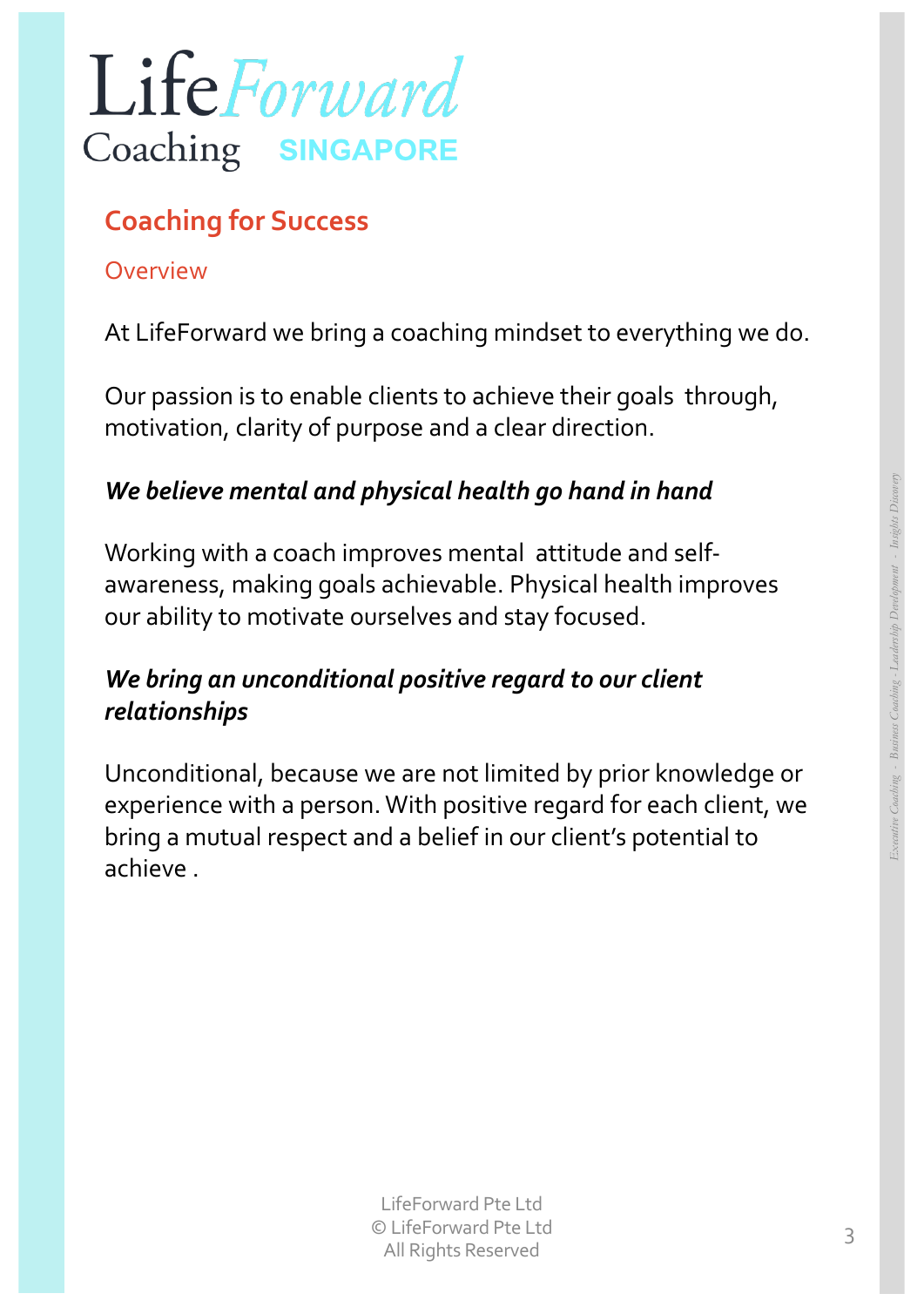

#### **Coaching for Success**



- 1. We assess the current situation: **"Where are you now?"**
- 2. We need to identify and set goals: **"Where to you see yourself in 5 years time?"**
- 3. We need to overcome mental barriers to create a motivated "can do" attitude: **"What do you need to do (differently)?"**
- 4. We agree a step-by-step plan to build momentum towards goals: **"What will you do right now?"**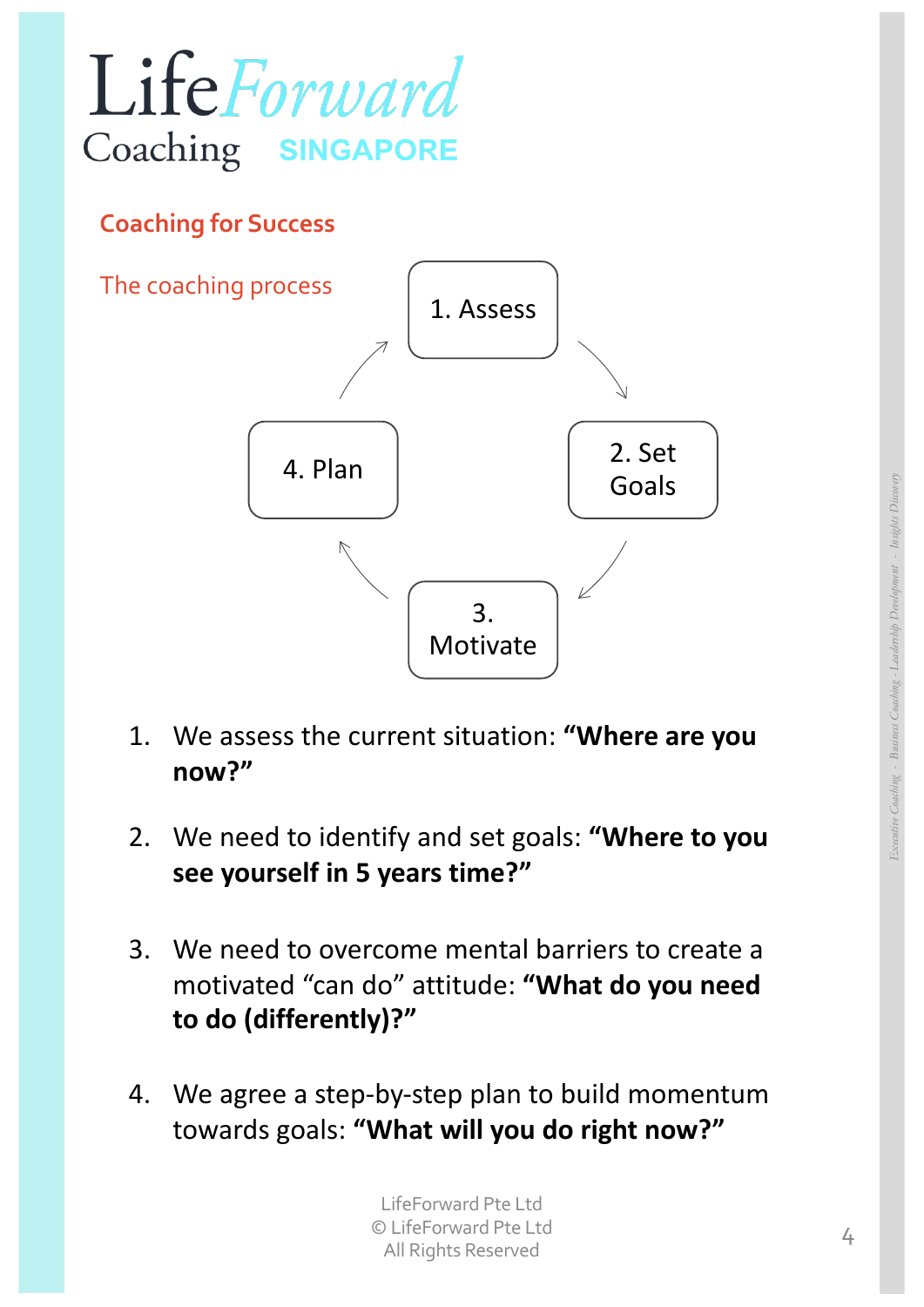

## **About Us**

At LifeForward we provide personal, business and executive coaching to meet the needs of our clients, their family and their businesses.

Drawing on our extensive business, coaching and facilitation experience, we provide clients with unique coaching opportunities to build foundations, gain clarity and set goals, develop inter-personal relationships and create a more dynamic, motivated approach to life and work.

We work with Insights Discovery<sup>®</sup>, a personal profiling tool, as a foundation for building the emotional competencies that are required for strong leadership, and we draw on experts such as Daniel Goleman, Stephen Covey, Patrick Lencioni and others to bring commercial awareness and practical application to business challenges.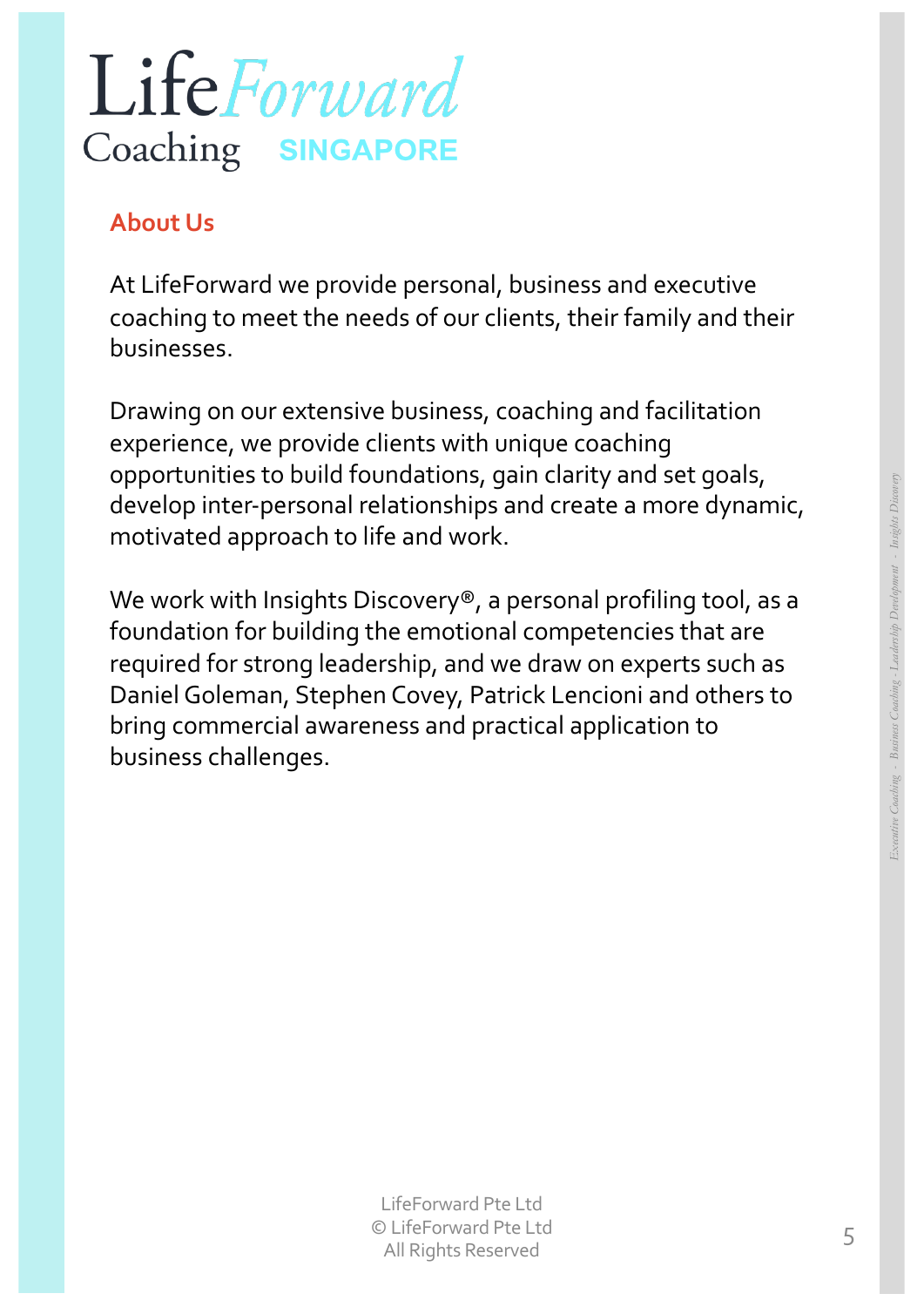

## **Contact Us**

Come and talk to us about how we can help.



Sarah Reynolds PCC, ACA,

LifeForward Pte Ltd

[sarah@lifeforward.com.s](mailto:sarah@lifeforward.com.sg)g [www.lifeforward.com.s](http://www.lifeforward.com.sg/)g



Anita Ricquier, Lawyer

Camelot Trust Pte Ltd

[anita@camelottrust.com](mailto:anita@camelottrust.com) [www.camelottrust.com](http://www.camelottrust.com/)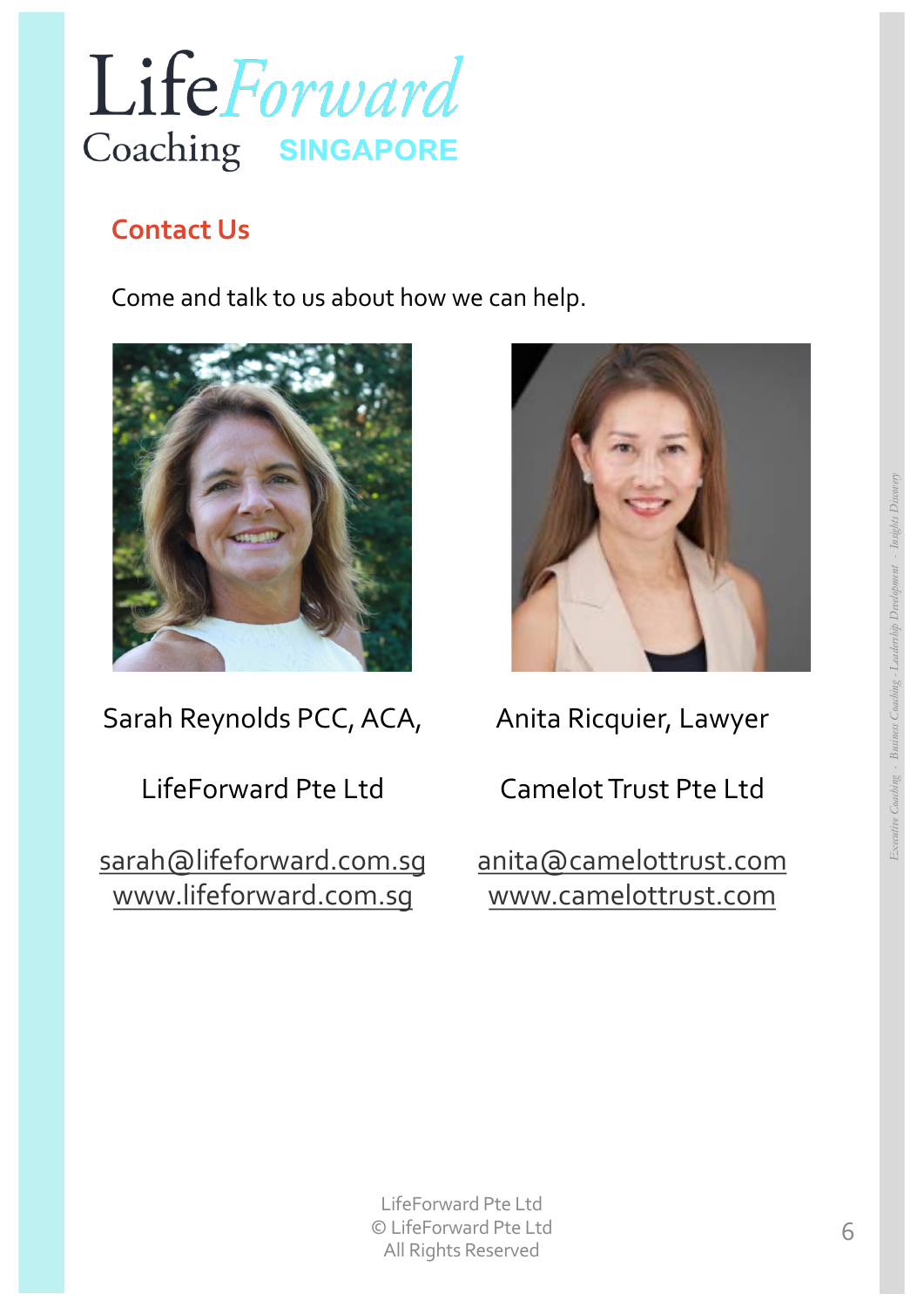

## Appendix

## Why Coaching Works

## *An Illustration*

LifeForward Pte Ltd © LifeForward Pte Ltd All Rights Reserved

7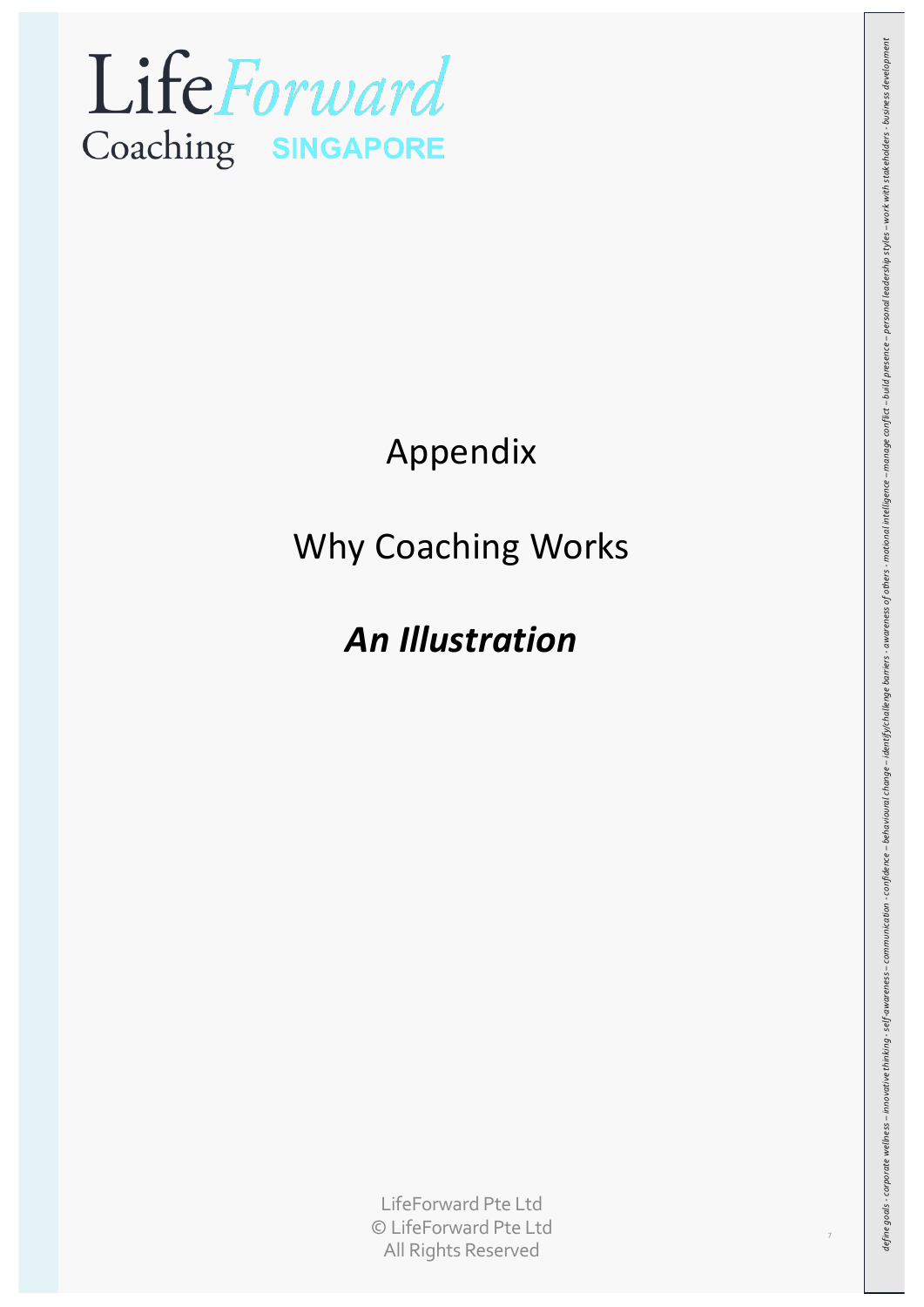## LifeForward Coaching SINGA

## **Why coaching works**

## *The Penrose Triangle illustrates the power of coaching*

The **Penrose Triangle** is an impossible object that can exist only in perspective drawings, but not in a solid threedimensional form.

## *What does this have to do with coaching?*

One of the primary objectives in coaching is to help the coachee see a problem from a different perspective in order to help them unstick themselves and move towards their goals.

### **First - we listen**

Coaches are trained to listen - actively and attentively. Active listening requires 100% of attention on the person speaking. And it is the power of that attention – someone totally focused on listening to the speaker – that is the first important factor in a coaching conversation.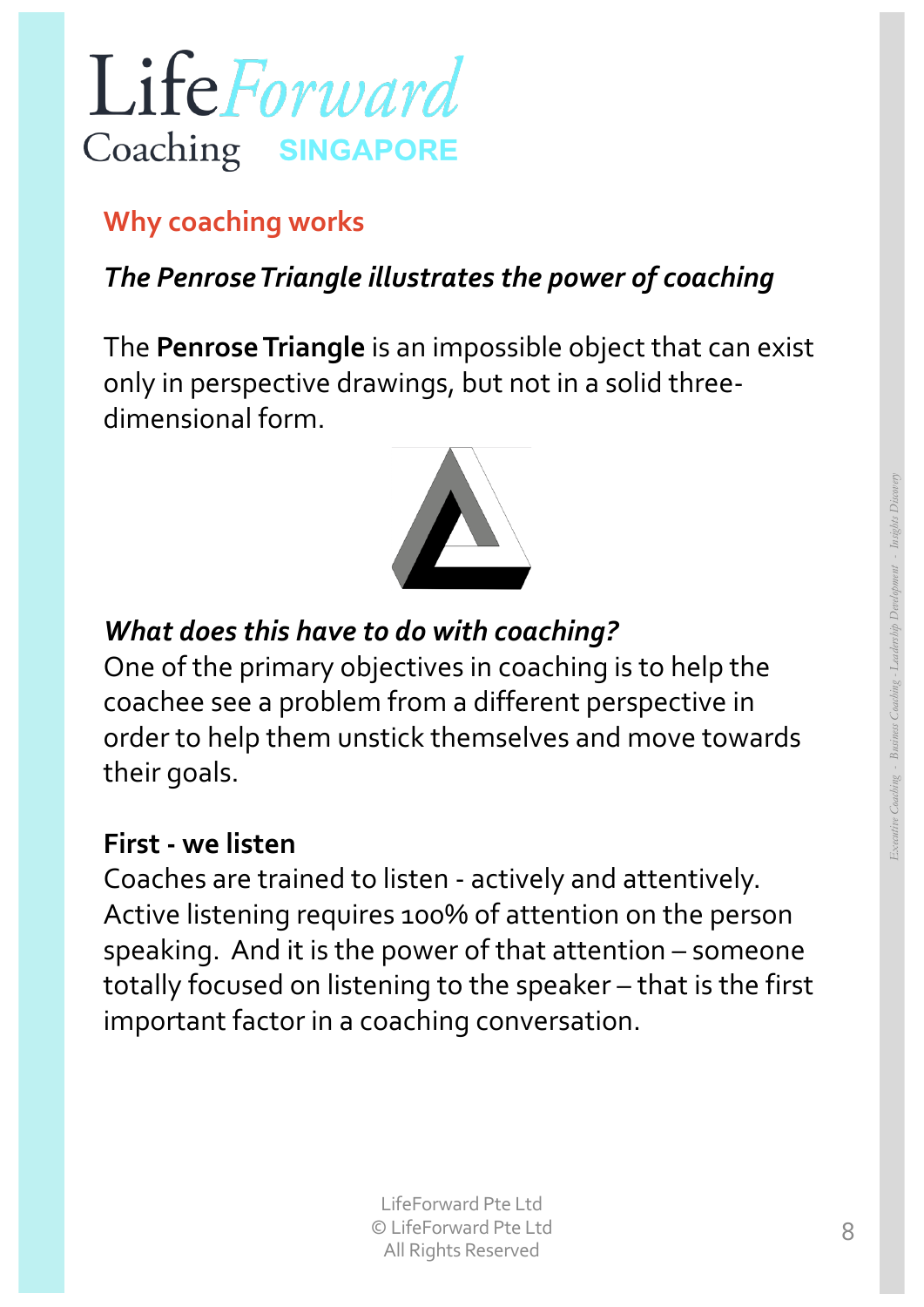# LifeForward Coaching SINGAPORE

## **Then - we question**

Coaches have a full repertoire of powerful questions that are used to open the mind to see things from a different perspective. Those questions will help the coachee change perspective and see a situation differently in order to find a way to move forward. Hence initial coaching powerful questions are:

> *Where are you now? Where do you want to get to? What's stopping you? What do you need to do (differently) to get there?*

Surprisingly, even the first of these questions is powerful since its often hard to give a truly honest, in-depth and realistic assessment of oneself; it is often an emotive question.

## *"Insanity is doing the same thing over and over again and expecting a different result."* (Albert Einstein)

When we think we are in an impossible situation or cannot find a solution, it's often because we always look at it from the same angle, reacting in the same way. This inevitably gives rise to the same results or conclusion every time.